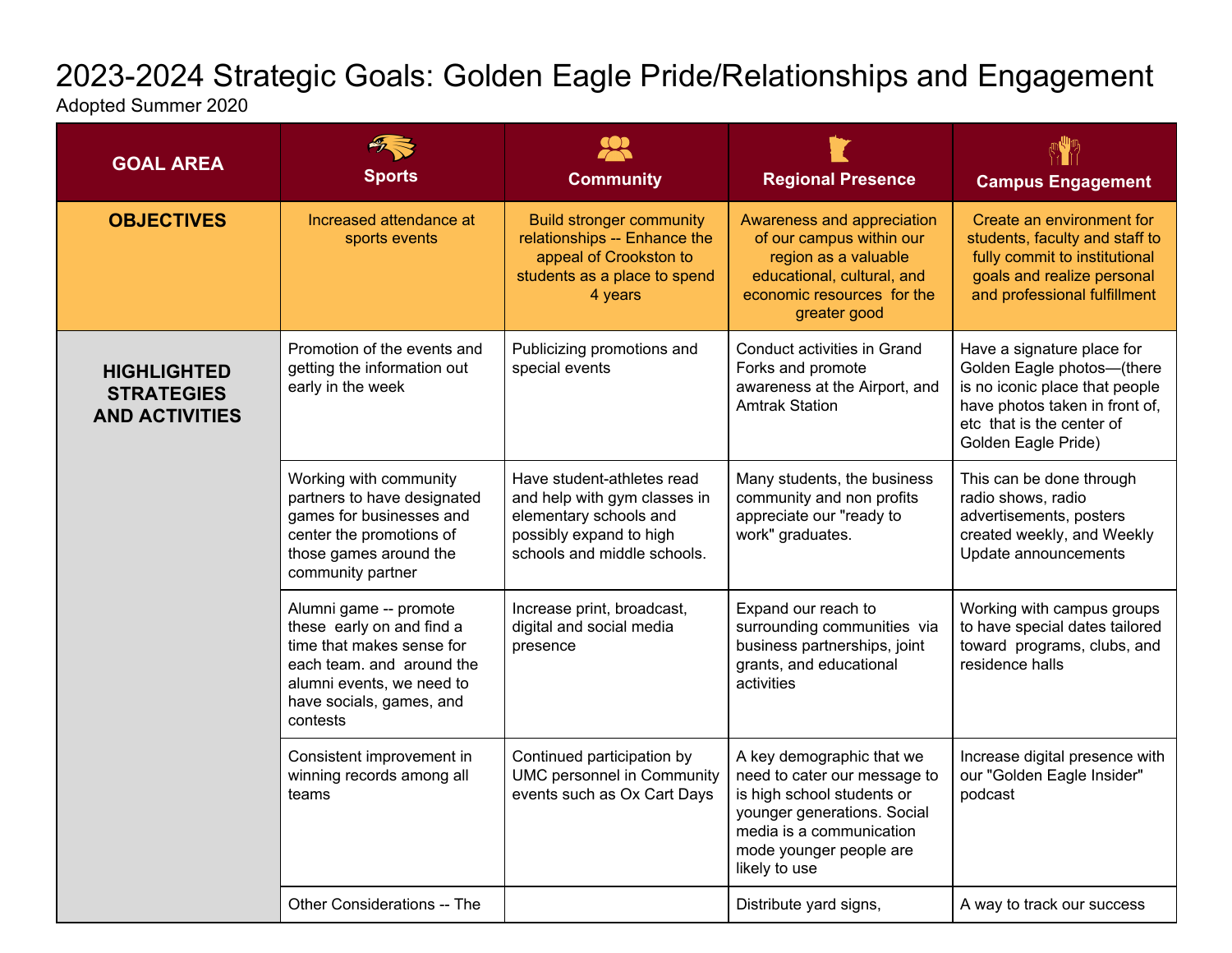|                | addition of club hockey is<br>expected to increase<br>attendance beyond the stated<br>goals                                                                                                                                                                                          |                                                                                                                                                                                                                                                                                                                                                                                                                                                                      | eBillboards - launched<br>message "I am Crookston"<br>Crookston, Fargo/Moorhead,<br>East Grand Forks/Grand<br>Forks and Detroit Lakes, and<br>Alumni Profiles                                                                                                                                                                                                                                                                                                                                                                             | would be to continue to meet<br>as a "Golden Eagle Pride"<br>group, whether that is<br>monthly or quarterly and<br>follow up on how key players<br>on campus think we are doing<br>in creating a campus<br>community and in what ways<br>we can continue to improve<br>these initiatives                                                                                                                                                                 |
|----------------|--------------------------------------------------------------------------------------------------------------------------------------------------------------------------------------------------------------------------------------------------------------------------------------|----------------------------------------------------------------------------------------------------------------------------------------------------------------------------------------------------------------------------------------------------------------------------------------------------------------------------------------------------------------------------------------------------------------------------------------------------------------------|-------------------------------------------------------------------------------------------------------------------------------------------------------------------------------------------------------------------------------------------------------------------------------------------------------------------------------------------------------------------------------------------------------------------------------------------------------------------------------------------------------------------------------------------|----------------------------------------------------------------------------------------------------------------------------------------------------------------------------------------------------------------------------------------------------------------------------------------------------------------------------------------------------------------------------------------------------------------------------------------------------------|
| <b>METRICS</b> | Since 2012 attendance at<br>Men's and Women's<br>Basketball, Volleyball,<br>Soccer, Baseball, and Softball<br>have averaged 1,669 per year<br>with a trend line increase of<br>115.<br>Three goals:<br>$\bullet$ 5% increase = 121<br>$10\%$ increase = 127<br>$15\%$ increase = 132 | The 15 months prior to the<br>Covid 19 shutdown saw 26<br>planned events with 4 four<br>canceled. There were 2,708<br>participants with a capacity of<br>4,454 (a yield of 60.55%)<br>Five goals:<br>• Decrease the number of<br>events planned, and the<br>number of events<br>cancelled to increase the<br>participation yield and<br>revenue stream.<br>At this time establishing<br>actual numbers is dependent<br>on a return to a Covid 19 free<br>environment | Social Media data was<br>collected for the 2019-2020<br>school year over five<br>platforms/categories. They<br>are Instagram, Facebook<br>Followers, Facebook likes,<br>and LinkedIn.<br>In total there were more than<br>700,000 posts with a steady<br>linear monthly increase on all<br>platforms of almost 5.5 posts<br>yielding an annual increase of<br>$8.42%$ .<br><b>Two Goals:</b><br>• Maintain or increase the<br>trend of 6 additional<br>posts per month.<br>• Maintain or increase the<br>trend of 8.7% annual<br>increase | A direct way to assess<br>"Golden Eagle Pride" is a<br>question asked in the<br><b>University of Minnesota</b><br>Crookston E2 survey:<br>• "I feel proud to work at<br>my campus of the<br>University of Minnesota."<br>• Faculty agreement from<br>the 2017 survey to 2019<br>increased from 71% to<br>82%.<br>• Staff agreement from the<br>2017 survey to 2019<br>increased from 80% to<br>87%.<br>A Goal:<br>• Maintain or improve these<br>results |
|                |                                                                                                                                                                                                                                                                                      |                                                                                                                                                                                                                                                                                                                                                                                                                                                                      | Three goals:<br>• Secure \$1 million in new<br>grant funding focusing on<br>the convergence of rural<br>development and<br>engaged scholarship over<br>the next twelve months.<br>• Support the recruitment<br>of 100 new rural students                                                                                                                                                                                                                                                                                                  | In 2016 on campus students<br>responded to the National<br><b>Student Survey of</b><br>Engagement. One question<br>asked was: Attending campus<br>activities and events<br>(performing arts, athletic<br>events, etc.).<br>• Half of our students did<br>so compared to 60%                                                                                                                                                                              |